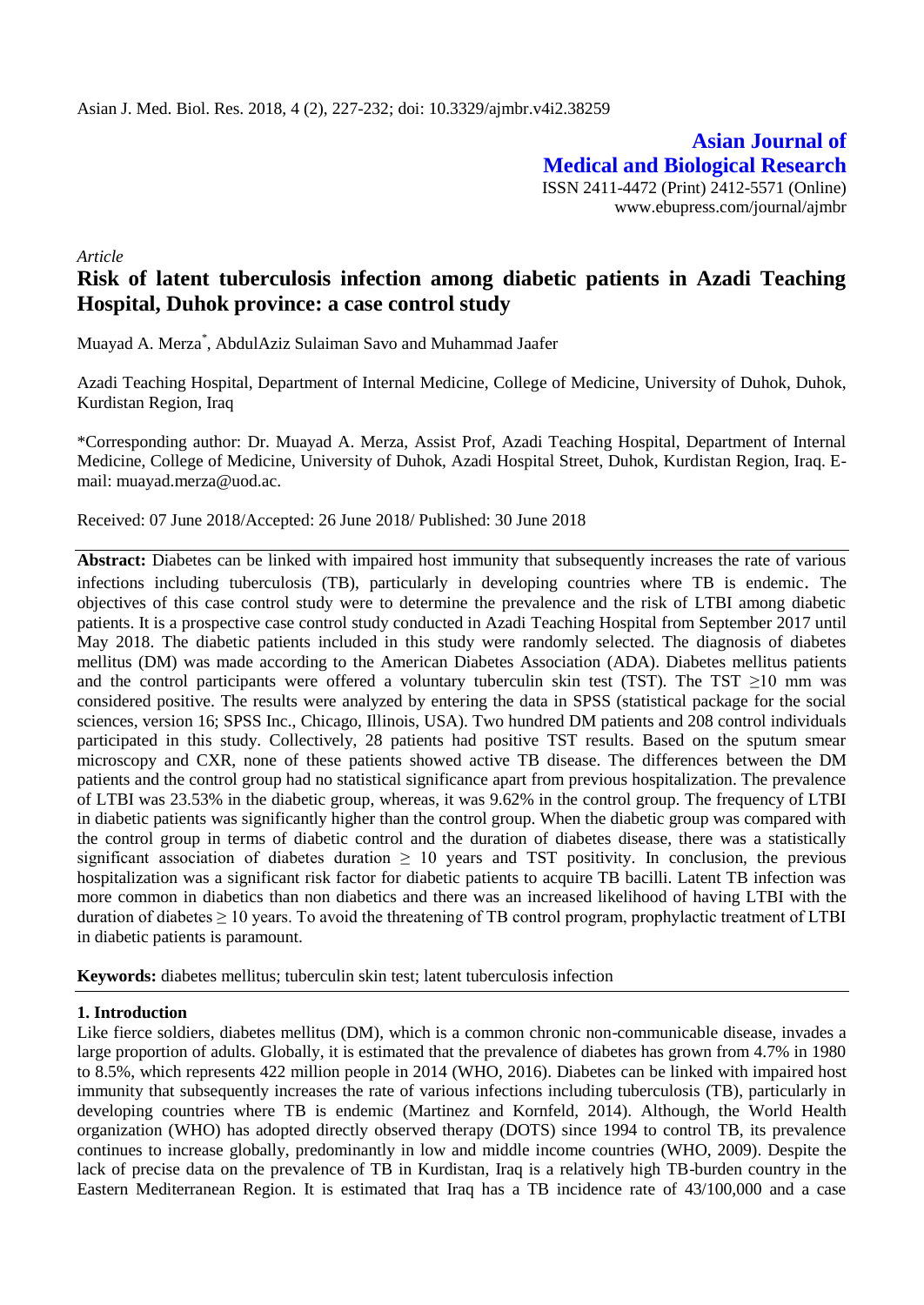detection rate of 54% [\(Merza](#page-4-1) *et al.,* 2016; [Merza and Salih, 2012\)](#page-5-2). *Mycobacterium tuberculosis*, the causative agent of TB can persist asymptomatic without tissue damage for years in a human causing latent TB infection (LTBI), which is also known as a state of dormancy [\(Parrish](#page-5-3) *et al.,* 1998). Up to 30 percent of the world's population has LTBI and the rate is higher among certain risk groups e.g. immunocompromized and diabetic patients [\(Kamper-Jorgensen](#page-4-2) *et al.,* 2015; [Parrish](#page-5-3) *et al.,* 1998). There has been a clear association between DM and TB [\(Leung](#page-4-3) *et al.,* 2008). Patients with DM are approximately 3 times more likely to develop TB disease than those without DM. Worldwide, an estimated 15–25% of annual incident TB cases are attributable to DM [\(Jeon and Murray, 2008;](#page-4-4) [Lonnroth](#page-4-5) *et al.,* 2014). There are limited studies describing the association between DM and LTBI. Although DM increases the risk of active TB, it is unclear whether the excess in the disease is due to primary progression to TB, risk of LTBI, reactivation of LTBI to active disease, or a combination of these mechanisms (Kuo *[et al.,](#page-4-6)* 2013). Hence, the clarification about the relationship between DM and the risk of LTBI is critical for effective TB prevention and control. The objectives of this case control study were to determine the prevalence and the risk of LTBI among diabetic patients.

# **2. Patients and Methods**

# **2.1. Setting**

The Azadi Teaching hospital (ATH) in Duhok province is a tertiary care referral hospital to manage non communicable diseases such as DM. There is a specialized outpatient diabetes clinic on the ground floor for managing such cases and on the fourth floor, the internal medicine department is allocated to treat inpatients diabetic cases.

## **2.2. Study design and patients**

It is a prospective case control study conducted from September 2017 until May 2018. This study was approved by the ethical committee of Kurdistan Board for Medical Specialties. A written informed consent was collected from the diabetic and control group participants. The diabetic patients included in this study were randomly selected. The diagnosis of DM was made according to the American Diabetes Association (ADA) [\(2017\)](#page-4-7). The study inclusion criteria included: type 2 DM patients and an age  $> 16$  years. The exclusion criteria included: Age < 16 years, active TB, previous history of TB treatment, malignancy, chronic kidney disease, persons on immunosuppressive therapy including steroid, and other immunocompromized patients e.g. HIV. Clinicodemographic information was gathered by using a standardized template.

#### **2.3. Screening of tuberculosis infection**

Diabetes mellitus patients and the control participants were offered a voluntary tuberculin skin test (TST). The TST was made by intra-dermal injection of 5TU/0.1 ml of purified protein derivative (PPD) [manufactured by: BB-NCIPD Ltd. Sofia. Bulgaria] on the volar surface of the forearm. The skin reaction was read after  $48 - 72$ hrs. The TST ≥10 mm was considered positive [\(Huebner](#page-4-8) *et al.* 1993). Patients with positive TST were assessed by chest X-ray (CXR) and sputum smear microscopy for acid fast bacilli to exclude active TB disease.

#### **2.4. Statistical analysis**

The results were analyzed by entering the data in SPSS (statistical package for the social sciences, version 16; SPSS Inc., Chicago, Illinois, USA). A two-tailed p value < 0.05 was considered statistically significant.

#### **3. Results**

During these 9 months, 200 DM patients participated in this study. Figure 1 shows detailed screening of the patients. Collectively, 28 patients had positive TST results. Based on the sputum smear microscopy and CXR, none of these patients showed active TB disease.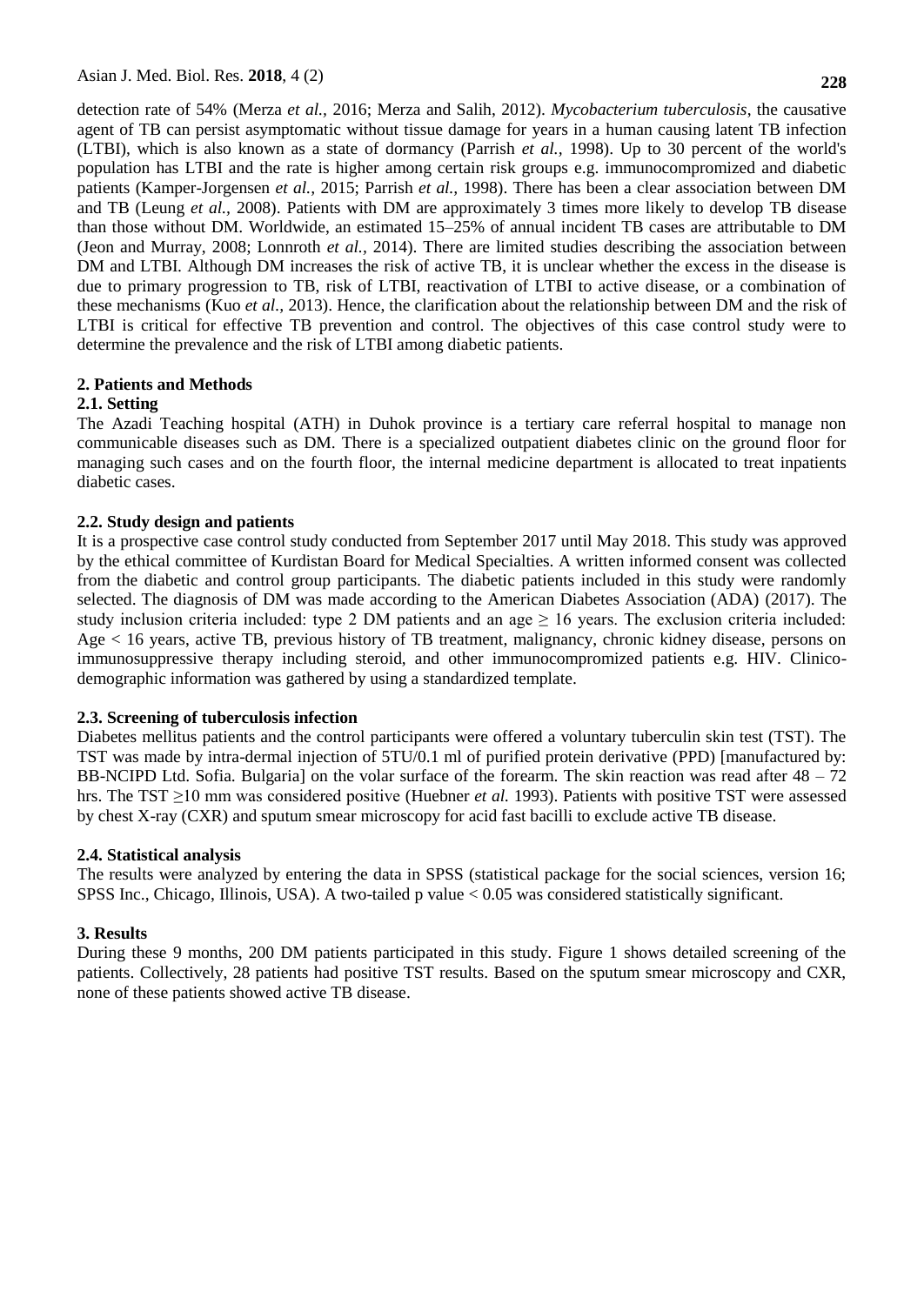

**Figure 1. Tuberculin skin tests screening among diabetes patients.**

The mean ages of the diabetic and control groups were 54.33±9.30 and 51.34±18.34 years old, respectively. The differences between the DM patients and the control group had no statistical significance apart from previous hospitalization (Table 1).

|  | Table 1. Clinico-demographic profile of the diabetic and control groups. |  |  |  |
|--|--------------------------------------------------------------------------|--|--|--|
|  |                                                                          |  |  |  |

| <b>Variable</b>                  |            | <b>Diabtetic patients</b><br>$\mathbf{no}(\% )$ | Control group<br>$\mathbf{no}$ (%) | OR (95% CI)                       | P value |  |
|----------------------------------|------------|-------------------------------------------------|------------------------------------|-----------------------------------|---------|--|
| Age yr (mean $\pm SD$ )          |            | $54.33 \pm 9.30$                                | $51.34 \pm 18.34$                  | 2.99 (-46.7034 to 52.6834)        | 0.9058  |  |
| <b>Sex</b>                       | Male       | 35(29.41)                                       | 68 (32.69)                         |                                   | 0.621   |  |
|                                  | Female     | 84 (70.59)                                      | 140 (67.31)                        | 1.166 $(0.695 \text{ to } 1.959)$ |         |  |
|                                  | <b>Yes</b> | 24(20.17)                                       | 62(29.81)                          | $0.595(0.335 \text{ to } 1.051)$  | 0.068   |  |
| Smoker                           | No.        | 95 (79.83)                                      | 146 (70.19)                        |                                   |         |  |
| Alcoholic                        | <b>Yes</b> | 7(5.88)                                         | 27 (12.98)                         |                                   | 0.058   |  |
|                                  | No.        | 112 (94.12)                                     | 181 (87.02)                        | $0.419(0.160 \text{ to } 1.052)$  |         |  |
| Previous                         | <b>Yes</b> | 74 (62.18)                                      | 68 (32.69)                         |                                   | 0.000   |  |
| hospitalization                  | No.        | 45 (37.82)                                      | 140 (67.31)                        | 3.386 (2.060 to 5.576)            |         |  |
| Hx of BCG                        | <b>Yes</b> | 98 (82.35)                                      | 168 (80.77)                        |                                   | 0.770   |  |
|                                  | No.        | 21 (17.65)                                      | 40 (19.23)                         | 1.111 (0.597 to 2.078)            |         |  |
| H <sub>x</sub> of T <sub>B</sub> | Yes        | 3(2.52)                                         | 4(1.92)                            |                                   | 0.708   |  |
| contact                          | No.        | 116 (97.48)                                     | 204 (98.08)                        | $1.319(0.230 \text{ to } 7.113)$  |         |  |

 $Hx = history$ ; TB = tuberculosis

The prevalence of LTBI was 23.53% in the diabetic group, whereas, it was 9.62% in the control group. The frequency of LTBI in diabetic patients was significantly higher than the control group (Table 2).

# **Table 2. Results of tuberculin skin test in diabetic and control groups.**

| <b>Tuberculin Skin</b><br><b>Test (TST)</b> | Diabtetic patients<br>$\mathbf{no}(\% )$ | Control group<br>$\mathbf{no}$ (%) | <b>OR (95% CI)</b>                | P value |
|---------------------------------------------|------------------------------------------|------------------------------------|-----------------------------------|---------|
| Positive                                    | 28 (23.53)                               | 20 (9.62)                          | 2.892 $(1.481 \text{ to } 5.669)$ | 0.001   |
| Negative                                    | 91 (76.47)                               | 188 (90.38)                        |                                   |         |

When the diabetic group was compared with the control group in terms of diabetic control and the duration of diabetes disease, there was a statistically significant association of diabetes duration  $\geq 10$  years and TST positivity (Table 3).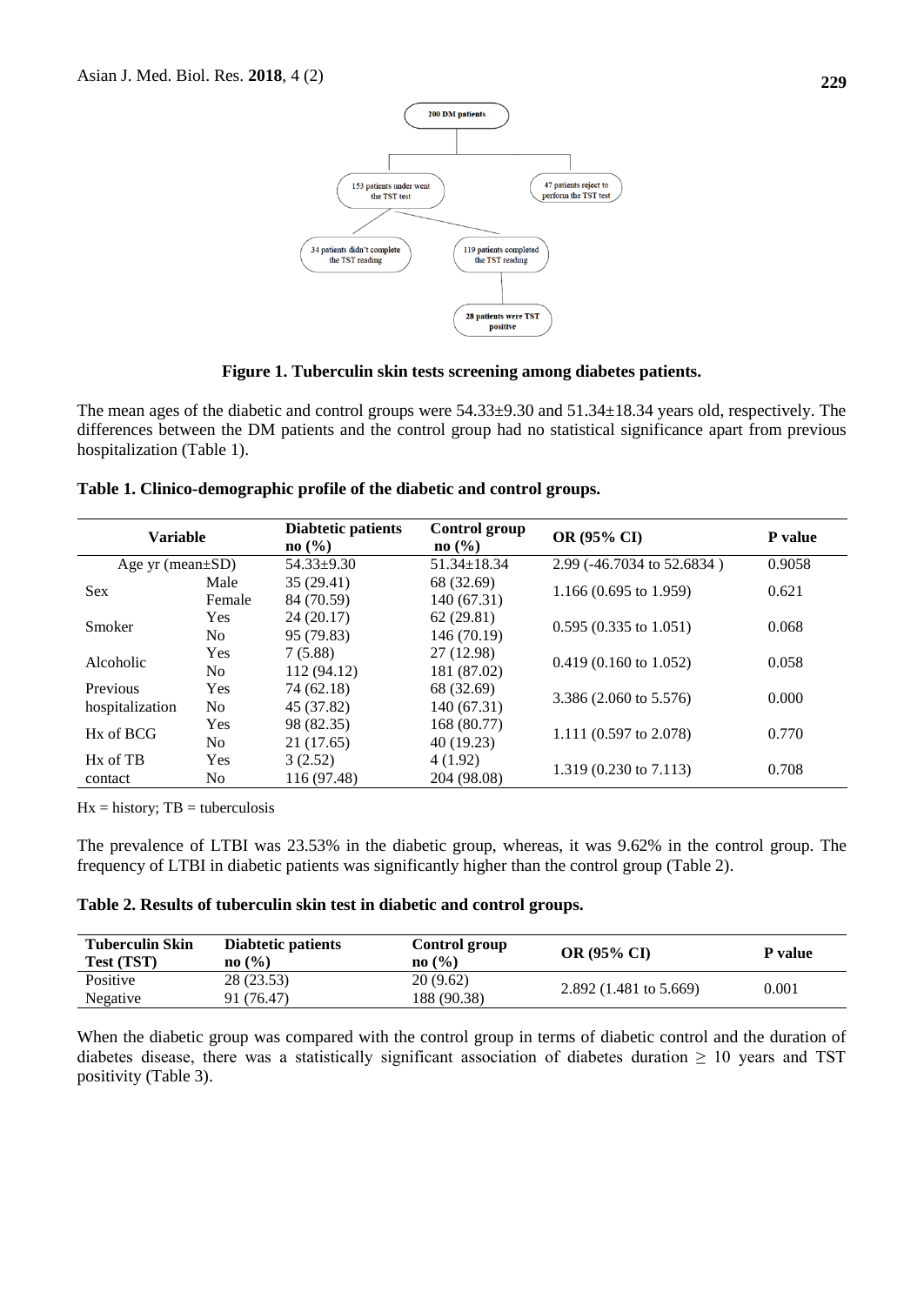|                  | Variable                                    | <b>Positive</b> | <b>Negative</b> | <b>OR (95% CI)</b>                | P value |  |
|------------------|---------------------------------------------|-----------------|-----------------|-----------------------------------|---------|--|
|                  | Good $(55, 46.22\%)$                        | 10              | 45              |                                   | 0.279   |  |
| Diabetes control | Poor $(64, 53.78\%)$                        | 18              | 46              | 1.761 $(0.677 \text{ to } 4.636)$ |         |  |
| Duration of      | $\langle 10 \ \text{years} \ (60, 50.42\%)$ |                 | 51              |                                   |         |  |
| diabetes         | $\geq$ 10 years (59, 49.58%)                | 19              | 40              | $2.692(1.016 \text{ to } 7.267)$  | 0.032   |  |

**Table 3. Comparison of diabetes control and duration of diabetes according to tuberculin skin test positivity.**

## **4. Discussion**

Generally, the risk of LTBI can be influenced by DM especially with patients who have poor controlled diabetes. It is well known that patients with DM retain TB infection and disease more than the general populations (Kim *[et al.,](#page-4-9)* 1995). To our knowledge, this is the first study in Iraqi Kurdistan to compare and assess the prevalence and certain risk factors between diabetic and non-diabetic patients.

In this study, considering the comparative variables between diabetic patients and the control group, a significant association was not found except for the previous hospitalization (p value  $= 0.000$ ). The Center for Disease Control and Prevention (CDC) stated that people who reside in institutional settings e.g. hospitals are at high risk to develop LTBI [\(CDC, 2000\).](#page-4-10) It is clear that patients with diabetes especially those who are poorly controlled are frequently visiting the hospital or demanding hospital admission, which exposes them more to TB bacilli.

A number of cohort studies documented an association between DM and TB with regards to variables such as smoking and alcohol consumption [\(Leung](#page-4-3) *et al.,* 2008; [Pealing](#page-5-4) *et al.,* 2015); however, we did not find a significant association in this study. The main reason behind this might be related to the underreporting of smoking and alcohol drinking due to social stigma.

In this current study, the prevalence of LTBI in the diabetic group was significantly higher than the non diabetic group (OR, 2.892; 95% CI, 1.481 to 5.669;  $p = 0.001$ ). The prevalence rate of LTBI in the diabetic was thrice as non diabetic patients. This was in accordance with studies reported by other researchers from different locations [\(Barron](#page-4-11) *et al.,* 2018; [Hensel](#page-4-12) *et al.,* 2016; Lee *[et al.,](#page-4-13)* 2017). A study on adults from the United States showed a statistically significant association and documented that the prevalence of LTBI among diabetes was more than twice the prevalence of those without DM [\(Barron](#page-4-11) *et al.,* 2018). Similarly, Hensel *et al.* conducted a cross sectional study during 2013 and 2014, which revealed refugees with DM or pre-DM from high TB burden countries were more likely to have LTBI [\(Hensel](#page-4-12) *et al.,* 2016). In a systematic review Lee and his colleagues concluded significant increased odds of LTBI among patients with diabetes compared to patients without diabetes (Lee *et al.,* 2017). On the contrary, other studies did not find a significant association with diabetes e.g. LTBI was not a significant risk in diabetic patients using the standard 10 mm PPD cut off value according to the Malaysian case control study [\(Swarna Nantha](#page-5-5) *et al.,* 2017). In our study, the high prevalence rate of LTBI in diabetic patients urges our health policy maker to encourage screening this vulnerable group, especially considering that Iraq is a highly endemic area for TB. It is also important to encourage prophylactic treatment of LTBI in diabetic patients. An important key message from the WHO to countries with a high burden of TB and DM is to recommend intergraded management of such conditions, because of their frequent coexistence [\(WHO,](#page-5-0)  [2016\)](#page-5-0).

In this study, we found a significant association between the duration of diabetes  $\geq 10$  years and LTBI (OR, 2.692; 95% CI, 1.016 to 7.267;  $p = 0.032$ ). Likewise, a cross-sectional study from AL-Hilla Teaching Hospital in Babylon Province of Iraq (Khalil, 2011), and another case control study from Turkey [\(Tatar](#page-5-6) *et al.,* 2009) reported the clinical importance of the duration of DM and TB disease. The reason behind this can be related to patients who demand health care and hospitalization as they have a longer duration of diabetes. Inversely, a study based on 15 years of follow-up of the entire Danish population did not find association between the duration of DM and incidence of TB [\(Kamper-Jorgensen](#page-4-2) *et al.,* 2015).

In contrast to the AL-Hilla study from Iraq (Khalil, 2011), our study did not find association between poor diabetic control and LTBI. Several studies documented the association between poor glycemic control and LTBI [\(Niazi and Kalra, 2012;](#page-5-7) Cousins, 2017).

Although the precise explanation of this finding is unclear, it might be due to the random selection of patients. Hence, we recommend further studies with a larger sample size to follow this association in the best way.

The main limitations in this study were a small sample size and a single center study. Also, the misclassification bias might reduce the positive association of certain variables with DM e.g. smoking status, and alcohol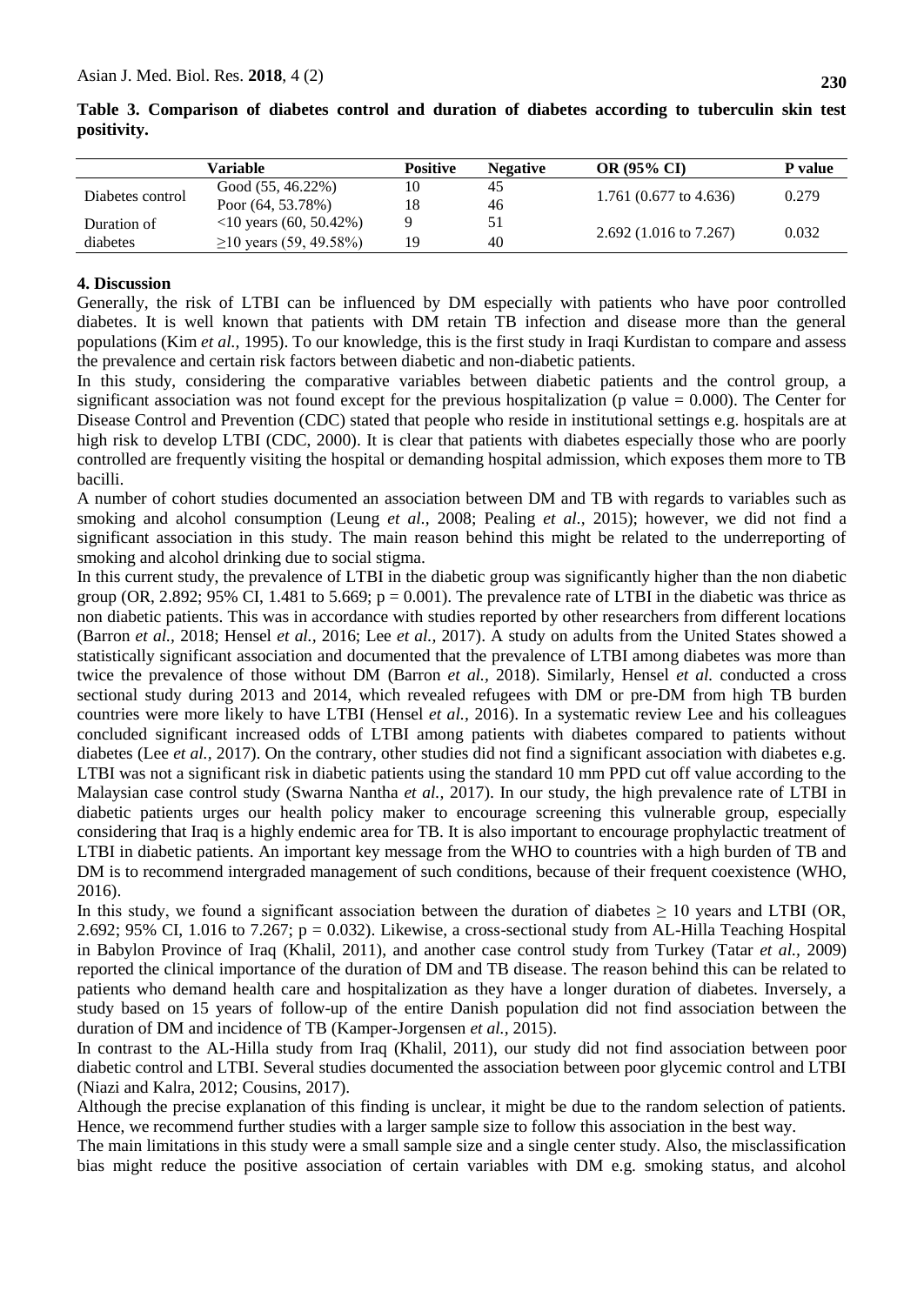consumption; because of the underreporting by the participants themselves in this study. Additionally, the loss of follow up of the TST in 34 patients was another limitation.

#### **5. Conclusions**

Previous hospitalization was a significant risk factor for diabetic patients to acquire TB bacilli. Latent TB infection was more common in diabetics than non diabetics and there was an increased likelihood of having LTBI with the duration of diabetes  $\geq 10$  years. To avoid the threatening of TB control program, prophylactic treatment of LTBI in diabetic patients is paramount.

## **Acknowledgements**

We would like to thank all the staff of the diabetic clinic of ATH, Duhok province for their kind support in this study.

## **Conflict of interest**

None to declare.

## **References**

<span id="page-4-10"></span><span id="page-4-7"></span>American Diabetes Association, 2017. 2. Classification and Diagnosis of Diabetes. Diabetes care, 40: S11-s24.

- Center for Disease Control and Prevention (CDC), 2000. Targeted tuberculin testing and treatment of latent TB infection. MMWR 2000; 49 (No. RR-6).
- Cousins S, 2017. Diabetic patients with poor glycaemic control have higher risk of latent TB, study shows. BMJ, 359.
- <span id="page-4-11"></span>Barron MM, KM Shaw, KM Bullard, MK Ali and MJ Magee, 2018. Diabetes is associated with increased prevalence of latent tuberculosis infection: Findings from the National Health and Nutrition Examination Survey, 2011-2012. Diabetes Res. Clin. Pract., 139: 366-379.
- <span id="page-4-12"></span>Hensel RL, RR Kempker, J Tapia, A Oladele, HM Blumberg and MJ Magee, 2016. Increased risk of latent tuberculous infection among persons with pre-diabetes and diabetes mellitus. The international journal of tuberculosis and lung disease : the official journal of the International Union against Tuberculosis and Lung Disease, 20: 71-78.
- <span id="page-4-8"></span>Huebner RE, MF Schein and JB Bass, Jr., 1993. The tuberculin skin test. Clinical infectious diseases : an official publication of the Infectious Diseases Society of America, 17: 968-975.
- <span id="page-4-4"></span><span id="page-4-2"></span>Jeon CY and MB Murray, 2008. Diabetes mellitus increases the risk of active tuberculosis: a systematic review of 13 observational studies. PLoS Medicine, 5: e152.
- Kamper-Jorgensen Z, B Carstensen, M Norredam, IC Bygbjerg, PH Andersen and ME Jorgensen, 2015. Diabetes-related tuberculosis in Denmark: effect of ethnicity, diabetes duration and year of diagnosis. The international journal of tuberculosis and lung disease : the official journal of the International Union against Tuberculosis and Lung Disease, 19: 1169-1175.
- Khalil I, 2011. The relationship between tuberculosis and diabetes mellitus in patients. Al-Kufa Journal for Biology, 3: 423-427.
- <span id="page-4-9"></span>Kim SJ, YP Hong, WJ Lew, SC Yang and EG Lee, 1995. Incidence of pulmonary tuberculosis among diabetics. Tubercle and lung disease : the official journal of the International Union against Tuberculosis and Lung Disease, 76: 529-533
- <span id="page-4-6"></span>Kuo MC, SH Lin, CH Lin, IC Mao, SJ Chang and MC Hsieh, 2013. Type 2 diabetes: an independent risk factor for tuberculosis: a nationwide population-based study. PloS One, 8: e78924.
- <span id="page-4-13"></span>Lee MR, YP Huang, YT Kuo, [CH Luo,](https://www.ncbi.nlm.nih.gov/pubmed/?term=Luo%20CH%5BAuthor%5D&cauthor=true&cauthor_uid=27986673) [YJ Shih,](https://www.ncbi.nlm.nih.gov/pubmed/?term=Shih%20YJ%5BAuthor%5D&cauthor=true&cauthor_uid=27986673) [CC Shu,](https://www.ncbi.nlm.nih.gov/pubmed/?term=Shu%20CC%5BAuthor%5D&cauthor=true&cauthor_uid=27986673)[JY Wang,](https://www.ncbi.nlm.nih.gov/pubmed/?term=Wang%20JY%5BAuthor%5D&cauthor=true&cauthor_uid=27986673)[JC Ko,](https://www.ncbi.nlm.nih.gov/pubmed/?term=Ko%20JC%5BAuthor%5D&cauthor=true&cauthor_uid=27986673) [CJ Yu](https://www.ncbi.nlm.nih.gov/pubmed/?term=Yu%20CJ%5BAuthor%5D&cauthor=true&cauthor_uid=27986673) and [HH Lin,](https://www.ncbi.nlm.nih.gov/pubmed/?term=Lin%20HH%5BAuthor%5D&cauthor=true&cauthor_uid=27986673) 2017. Diabetes mellitus and latent tuberculosis infection: a systemic review and metaanalysis. Clinical infectious diseases : an official publication of the Infectious Diseases Society of America, 64: 719-727.
- <span id="page-4-3"></span>Leung CC, TH Lam, WM Chan, WW Yew, KS Ho, GM Leung, WS Law, CM Tam, CK Chan and KC Chang, 2008. Diabetic control and risk of tuberculosis: a cohort study. Am. J. Epidemiol., 167: 1486-1494.
- <span id="page-4-5"></span>Lonnroth K, G Roglic and AD Harries, 2014. Improving tuberculosis prevention and care through addressing the global diabetes epidemic: from evidence to policy and practice. Lancet Diabetes Endocrinol., 2: 730-739.
- <span id="page-4-0"></span>Martinez N and H Kornfeld, 2014. Diabetes and immunity to tuberculosis. Eur. J. Immunol., 44: 617-626.
- <span id="page-4-1"></span>Merza MA, SM Haji, AM Alsharafani and SU Muhammed, 2016. Low prevalence of hepatitis B and C among tuberculosis patients in Duhok Province, Kurdistan: Are HBsAg and anti-HCV prerequisite screening parameters in tuberculosis control program? Int. J. Mycobacteriol., 5: 313-317.